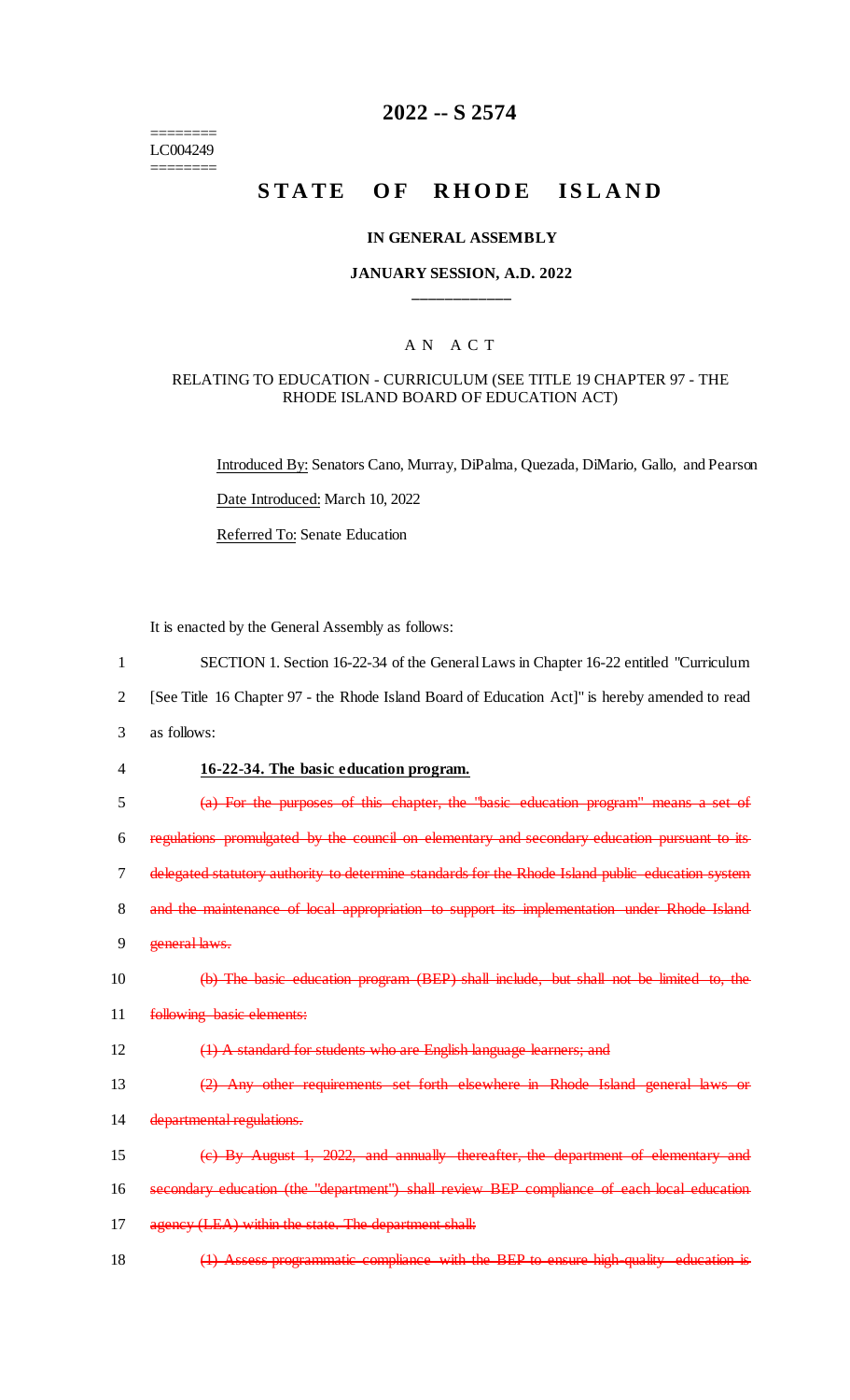- available to all public school students, regardless of where they reside or which school they attend; (2) Determine the incremental cost to meet the BEP utilizing uniform chart of account (UCOA) data from the LEA and all LEAs statewide; (3) Determine the sufficiency of both the state and the local education aid to the LEA to meet the BEP; and (4) If a deficiency exists in the local education aid to the LEA to meet the BEP, the department shall consult with the department of revenue to issue a joint report to the general 8 assembly on the feasibility of the municipality to raise sufficient funds to meet the BEP standard set in law. (a) Definitions. (1) For the purposes of this chapter, the "basic education program" means a set of regulations promulgated by the council on elementary and secondary education that establishes minimum standard for the Rhode Island public education system. (b) The basic education program (BEP) shall include, but shall not be limited to, the following basic elements: (1) A standard for students who are English language learners; (2) The requirements set forth in §§ 16-22-17 and 16-22-24; and (3) Any other requirements set forth elsewhere in Rhode Island general laws. (c) By October 1, 2022, and by October 1 in every even-numbered year thereafter, the department of elementary and secondary education (the "department") shall review the BEP and 21 identify areas to update, if appropriate. Updates to the BEP shall be proposed to the council on elementary and secondary education (the "council") by no later than November 1 of a review year, and the council shall vote on the adoption of the updates by December 1, of a review year. 24 (d) By October 1, 2022, and by October 1, in every even-numbered year thereafter, the 25 department shall complete a fiscal analysis that identifies the expected costs associated with the 26 requirements of the BEP. The department shall provide the fiscal analysis to the council no later 27 than November 1 of a review year.
- SECTION 2. This act shall take effect upon passage.

======== LC004249

========